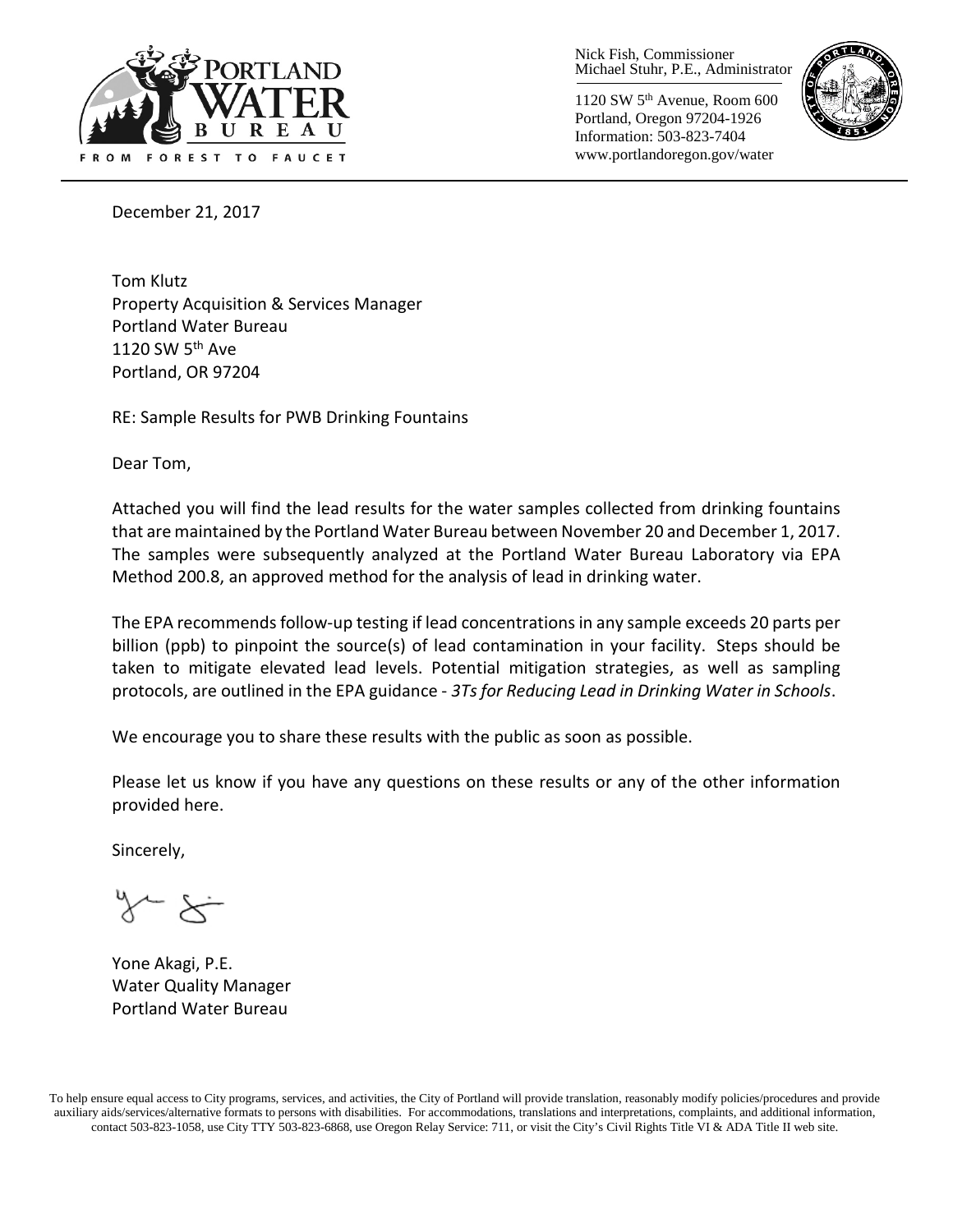

**OR 100014**

| <b>PWB Sample</b> |                              | Date             | <b>Time</b>            | Lead   |
|-------------------|------------------------------|------------------|------------------------|--------|
| ID                | <b>Location Description</b>  | <b>Collected</b> | <b>Collected</b>       | (ppb)  |
| BB97560           | N SHAVER AND MISSISSIPPI     | 11/20/2017       | 9:05:00 AM             | < 0.05 |
| BB97561           | N PHILADELPHIA AND IVANHOE   | 11/20/2017       | 10:00:00 AM            | < 0.05 |
| BB97562           | N LOMBARD AND PHILADELPHIA   |                  | 11/20/2017 9:55:00 AM  | 0.055  |
| BB97563           | N IVANHOE AND JOHN           |                  | 11/20/2017 10:10:00 AM | < 0.05 |
| BB97564           | N LOMBARD AND HEREFORD       |                  | 11/20/2017 10:25:00 AM | < 0.05 |
| BB97565           | N LOMBARD AND FISKE          |                  | 11/20/2017 10:30:00 AM | < 0.05 |
| BB97566           | N LOMBARD AND PENINSULAR     |                  | 11/20/2017 10:36:00 AM | < 0.05 |
| BB97567           | N HOLLADAY AND WHEELER       |                  | 11/20/2017 11:52:00 AM | < 0.05 |
| BB97568           | NE HOLLADAY AND GRAND        |                  | 11/20/2017 11:27:00 AM | < 0.05 |
| BB97569           | NE 6TH AND HOLLADAY (NORTH)  |                  | 11/20/2017 11:32:00 AM | < 0.05 |
| BB97570           | NE 7TH AND HOLLADAY (SOUTH)  |                  | 11/20/2017 11:34:00 AM | < 0.05 |
| BB97571           | NE 9TH AND HOLLADAY (NORTH)  |                  | 11/20/2017 11:14:00 AM | < 0.05 |
| BB97572           | NE 9TH AND HOLLADAY (SOUTH)  |                  | 11/20/2017 11:12:00 AM | < 0.05 |
| BB97573           | NE 1ST AND HOLLADAY          |                  | 11/20/2017 11:56:00 AM | 0.063  |
| BB97638           | NE MLK JR AND LOMBARD        |                  | 11/21/2017 8:05:00 AM  | < 0.05 |
| BB97639           | NE MLK JR AND AINSWORTH      | 11/21/2017       | 8:45:00 AM             | < 0.05 |
| BB97640           | NE MLK JR AND KILLINGSWORTH  | 11/21/2017       | 8:52:00 AM             | < 0.05 |
| BB97641           | NE MLK JR AND ALBERTA        |                  | 11/21/2017 9:04:00 AM  | < 0.05 |
| BB97642           | NE MLK JR AND FREEMONT       |                  | 11/21/2017 9:12:00 AM  | < 0.05 |
| BB97643           | NE MLK JR AND KNOTT          |                  | 11/21/2017 9:20:00 AM  | 0.053  |
| BB97644           | NE 42ND AND HANCOCK NORTH    | 11/21/2017       | 9:49:00 AM             | < 0.05 |
| BB97645           | NE 42ND AND HANCOCK EAST     | 11/21/2017       | 9:51:00 AM             | < 0.05 |
| BB97646           | NE 42ND AND HANCOCK SOUTH    |                  | 11/21/2017 9:53:00 AM  | < 0.05 |
| BB97647           | NE 42ND AND HANCOCK WEST     |                  | 11/21/2017 9:55:00 AM  | < 0.05 |
| BB97648           | NE 57TH AND SANDY BLVD NORTH |                  | 11/21/2017 10:05:00 AM | < 0.05 |
| BB97649           | NE 57TH AND SANDY BLVD SOUTH |                  | 11/21/2017 10:07:00 AM | < 0.05 |
| BB97650           | NE 12TH AND IRVING NORTHEAST |                  | 11/21/2017 11:47:00 AM | < 0.05 |
| BB97651           | NE 12TH AND IRVING NORTHWEST |                  | 11/21/2017 11:49:00 AM | < 0.05 |
| BB97652           | NE 12TH AND IRVING SOUTHWEST |                  | 11/21/2017 11:52:00 AM | < 0.05 |
| BB97653           | NE 12TH AND IRVING SOUTHEAST |                  | 11/21/2017 11:54:00 AM | < 0.05 |
| BB97654           | SE TAYLOR AND CESAR E CHAVEZ | 11/21/2017       | 12:05:00 PM            | < 0.05 |
| BB97655           | SE 60TH AND DIVISION         | 11/21/2017       | 12:18:00 PM            | < 0.05 |
| BB97656           | SE 65TH AND FOSTER           | 11/21/2017       | 12:31:00 PM            | < 0.05 |
| BB97657           | SE 46TH AND WOODSTOCK        | 11/21/2017       | 12:47:00 PM            | < 0.05 |
| BB97658           | SE WOODSTOCK AND 41ST        | 11/21/2017       | 12:53:00 PM            | < 0.05 |
| BB97659           | SE 13TH AND SPOKANE          | 11/21/2017       | 1:14:00 PM             | < 0.05 |
| BB97660           | SE BYBEE AND MILWAUKIE       | 11/21/2017       | 1:24:00 PM             | < 0.05 |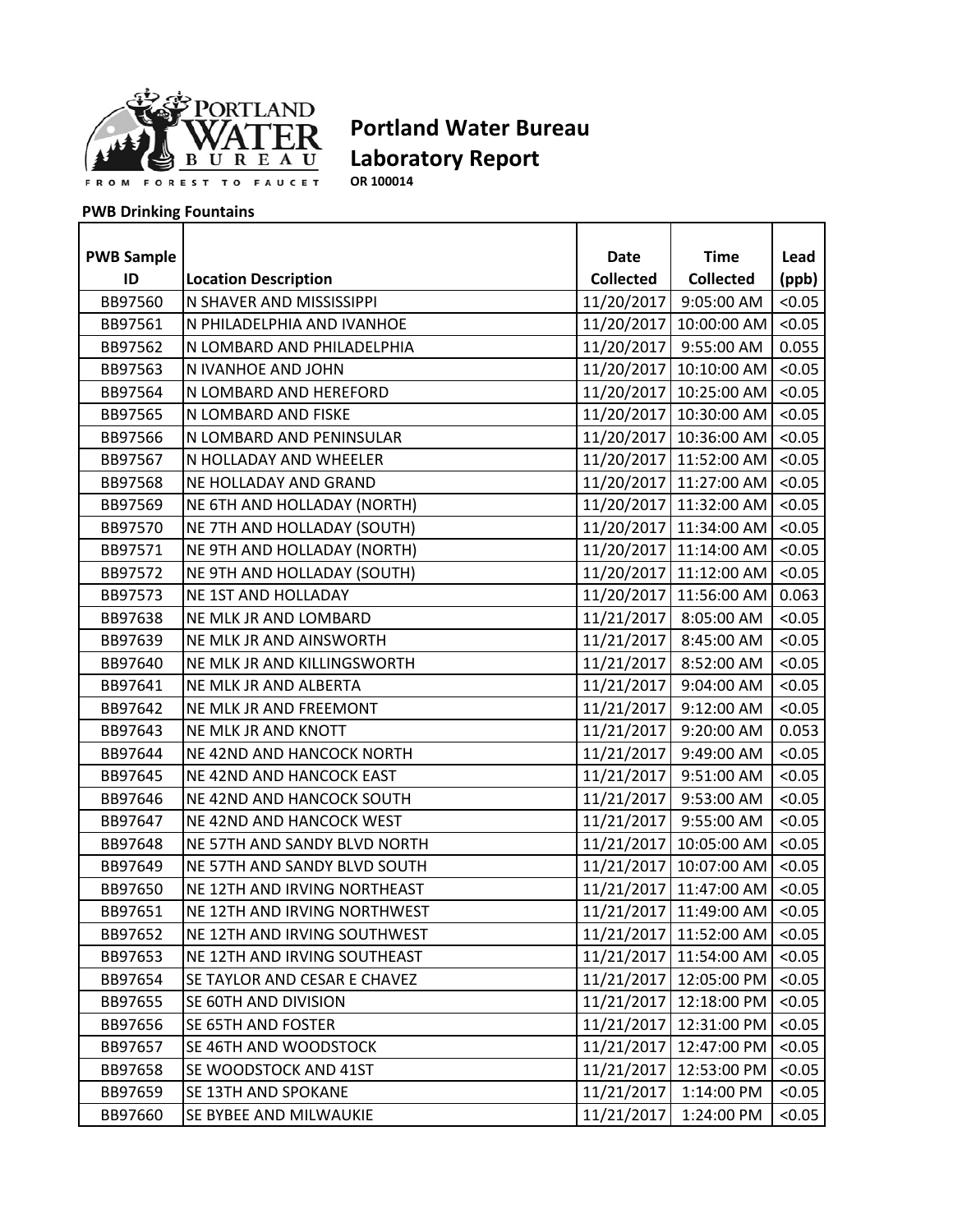

**OR 100014**

| <b>PWB Sample</b> |                               | <b>Date</b>      | <b>Time</b>                       | Lead   |
|-------------------|-------------------------------|------------------|-----------------------------------|--------|
| ID                | <b>Location Description</b>   | <b>Collected</b> | <b>Collected</b>                  | (ppb)  |
| BB97661           | SE MILWAUKIE AND POWELL       |                  | 11/21/2017 1:36:00 PM             | 0.15   |
| BB97722           | NW 21ST AND GLISAN NORTHEAST  | 11/22/2017       | 9:50:00 AM                        | < 0.05 |
| BB97723           | NW 21ST AND GLISAN SOUTHEAST  | 11/22/2017       | 9:52:00 AM                        | < 0.05 |
| BB97724           | NW 21ST AND GLISAN SOUTHWEST  |                  | 11/22/2017 9:54:00 AM             | < 0.05 |
| BB97725           | NW 21ST AND GLISAN NORTHWEST  |                  | 11/22/2017 9:56:00 AM             | < 0.05 |
| BB97726           | NW 18TH AND COUCH             |                  | 11/22/2017 10:04:00 AM            | < 0.05 |
| BB97727           | SW 18TH AND MORRISON NORTH    |                  | 11/22/2017 4:22:00 AM             | < 0.05 |
| BB97728           | SW 18TH AND MORRISON EAST     |                  | 11/22/2017   10:24:00 AM   < 0.05 |        |
| BB97729           | SW 18TH AND MORRISON SOUTH    |                  | 11/22/2017 10:26:00 AM            | < 0.05 |
| BB97730           | SW 18TH AND MORRISON WEST     |                  | 11/22/2017 10:28:00 AM            | < 0.05 |
| BB97731           | <b>SW YAMHILL AND 17TH</b>    |                  | 11/22/2017   10:33:00 AM   <0.05  |        |
| BB97732           | SW 18TH AND SALMON            |                  | 11/22/2017 10:38:00 AM            | < 0.05 |
| BB97733           | SW 18TH AND JEFFERSON         |                  | 11/22/2017 10:54:00 AM <0.05      |        |
| BB97734           | SW 20TH AND JEFFERSON         |                  | 11/22/2017 11:01:00 AM <0.05      |        |
| BB97735           | SW MURRAY ST AND SW MURRAY LN |                  | 11/22/2017 11:09:00 AM            | < 0.05 |
| BB97736           | SW VISTA AND BROADWAY DR      |                  | 11/22/2017 11:21:00 AM            | < 0.05 |
| BB97737           | SW COUNCIL CREST AND GREENWAY |                  | 11/22/2017 11:27:00 AM            | < 0.05 |
| BB97738           | SW 6TH AND MONTGOMERY NORTH   |                  | 11/22/2017 11:52:00 AM <0.05      |        |
| BB97739           | SW 6TH AND MONTGOMERY EAST    |                  | 11/22/2017 11:54:00 AM            | < 0.05 |
| BB97740           | SW 6TH AND MONTGOMERY SOUTH   |                  | 11/22/2017 11:56:00 AM <0.05      |        |
| BB97741           | SW 6TH AND MONTGOMERY WEST    |                  | 11/22/2017   11:58:00 AM          | < 0.05 |
| BB97742           | SW PARK AND MONTGOMERY NORTH  |                  | 11/22/2017 12:11:00 PM            | < 0.05 |
| BB97743           | SW PARK AND MONTGOMERY EAST   |                  | 11/22/2017 12:13:00 PM            | < 0.05 |
| BB97744           | SW PARK AND MONTGOMERY SOUTH  |                  | 11/22/2017 12:15:00 PM            | < 0.05 |
| BB97745           | SW PARK AND MONTGOMERY WEST   |                  | 11/22/2017 12:17:00 PM            | < 0.05 |
| BB97746           | SW 5TH AND MONTGOMERY         |                  | 11/22/2017 1:39:00 PM             | < 0.05 |
| BB97747           | SW 3RD AND MARKET NORTHEAST   |                  | 11/22/2017 1:56:00 PM             | < 0.05 |
| BB97748           | SW 3RD AND MARKET SOUTHEAST   |                  | 11/22/2017 1:58:00 PM             | < 0.05 |
| BB97749           | SW 3RD AND MARKET SOUTHWEST   | 11/22/2017       | 2:00:00 PM                        | < 0.05 |
| BB97750           | SW 3RD AND MARKET NORTHWEST   | 11/22/2017       | 2:02:00 PM                        | < 0.05 |
| BB97751           | SW 2ND AND JEFFERSON          | 11/22/2017       | 2:09:00 PM                        | < 0.05 |
| BB97752           | SW 2ND AND MADISON            | 11/22/2017       | 2:11:00 PM                        | < 0.05 |
| BB97832           | SW NAITO AND YAMHILL          | 11/27/2017       | 8:45:00 AM                        | 0.066  |
| BB97833           | SW 1ST AND YAMHILL            | 11/27/2017       | 8:51:00 AM                        | 0.053  |
| BB97834           | SW 4TH AND YAMHILL            | 11/27/2017       | 9:00:00 AM                        | 0.058  |
| BB97835           | SW 3RD AND YAMHILL            | 11/27/2017       | 8:57:00 AM                        | 0.063  |
| BB97836           | SW 5TH AND SALMON NORTH       | 11/27/2017       | 9:17:00 AM                        | < 0.05 |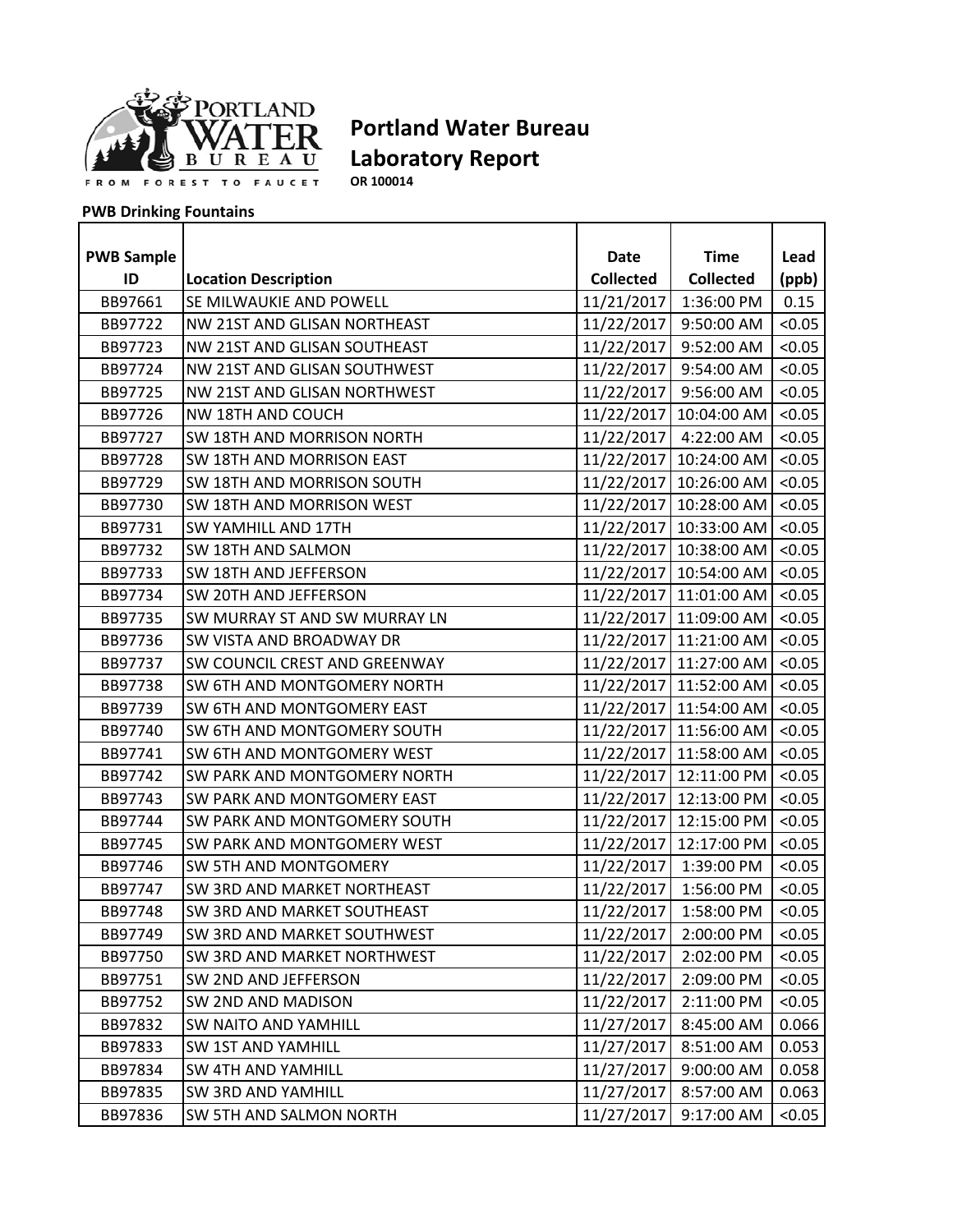

**OR 100014**

| <b>PWB Sample</b> |                                        | Date             | <b>Time</b><br><b>Collected</b> | Lead   |
|-------------------|----------------------------------------|------------------|---------------------------------|--------|
| ID                | <b>Location Description</b>            | <b>Collected</b> |                                 | (ppb)  |
| BB97837           | SW 5TH AND SALMON EAST                 | 11/27/2017       | 9:19:00 AM                      | < 0.05 |
| BB97838           | SW 5TH AND SALMON SOUTH                | 11/27/2017       | 9:21:00 AM                      | < 0.05 |
| BB97839           | SW 5TH AND SALMON WEST                 | 11/27/2017       | 9:23:00 AM                      | < 0.05 |
| BB97840           | SW 5TH AND MADISON NORTH               |                  | 11/27/2017 10:20:00 AM          | < 0.05 |
| BB97841           | SW 5TH AND MADISON EAST                |                  | 11/27/2017 10:22:00 AM          | < 0.05 |
| BB97842           | SW 5TH AND MADISON SOUTH               |                  | 11/27/2017 10:24:00 AM          | < 0.05 |
| BB97843           | SW 5TH AND MADISON WEST                | 11/27/2017       | 10:26:00 AM                     | < 0.05 |
| BB97844           | SW 4TH AND MADISON CITY HALL NORTHEAST |                  | 11/27/2017 9:45:00 AM           | < 0.05 |
| BB97845           | SW 4TH AND MADISON CITY HALL SOUTHEAST | 11/27/2017       | 9:47:00 AM                      | < 0.05 |
| BB97846           | SW 4TH AND MADISON CITY HALL SOUTHWEST | 11/27/2017       | 9:49:00 AM                      | < 0.05 |
| BB97847           | SW 4TH AND MADISON CITY HALL NORTHWEST | 11/27/2017       | 9:51:00 AM                      | < 0.05 |
| BB97848           | SW 5TH AND TAYLOR NORTHEAST            | 11/27/2017       | 9:58:00 AM                      | < 0.05 |
| BB97849           | SW 5TH AND TAYLOR SOUTHEAST            |                  | 11/27/2017 10:00:00 AM          | < 0.05 |
| BB97850           | SW 5TH AND TAYLOR SOUTHWEST            |                  | 11/27/2017 10:02:00 AM          | < 0.05 |
| BB97851           | SW 5TH AND TAYLOR NORTHWEST            |                  | 11/27/2017 10:04:00 AM          | < 0.05 |
| BB97852           | SW 5TH AND MAIN NORTHEAST              |                  | 11/27/2017 10:11:00 AM          | < 0.05 |
| BB97853           | SW 5TH AND MAIN SOUTHEAST              |                  | 11/27/2017 10:13:00 AM          | < 0.05 |
| BB97854           | SW 5TH AND MAIN SOUTHWEST              |                  | 11/27/2017 10:15:00 AM          | < 0.05 |
| BB97855           | SW 5TH AND MAIN NORTHWEST              |                  | 11/27/2017 10:17:00 AM          | < 0.05 |
| BB97856           | SW BROADWAY AND COLUMBIA NORTHEAST     |                  | 11/27/2017 12:06:00 PM          | < 0.05 |
| BB97857           | SW BROADWAY AND COLUMBIA SOUTHEAST     | 11/27/2017       | 12:00:00 PM                     | < 0.05 |
| BB97858           | SW BROADWAY AND COLUMBIA SOUTHWEST     | 11/27/2017       | 12:02:00 PM                     | < 0.05 |
| BB97859           | SW BROADWAY AND COLUMBIA NORTHWEST     |                  | 11/27/2017 12:04:00 PM          | < 0.05 |
| BB97860           | SW 6TH AND MADISON (NORTH) NORTHEAST   |                  | 11/27/2017 12:20:00 PM          | < 0.05 |
| BB97861           | SW 6TH AND MADISON (NORTH) SOUTHEAST   |                  | 11/27/2017 12:22:00 PM          | < 0.05 |
| BB97862           | SW 6TH AND MADISON (NORTH) SOUTHWEST   | 11/27/2017       | 12:24:00 PM                     | < 0.05 |
| BB97863           | SW 6TH AND MADISON (NORTH) NORTHWEST   |                  | 11/27/2017 12:26:00 PM          | < 0.05 |
| BB97864           | SW 6TH AND MADISON (SOUTH) NORTHEAST   | 11/27/2017       | 12:28:00 PM                     | < 0.05 |
| BB97865           | SW 6TH AND MADISON (SOUTH) SOUTHEAST   |                  | 11/27/2017 12:30:00 PM          | < 0.05 |
| BB97866           | SW 6TH AND MADISON (SOUTH) SOUTHWEST   | 11/27/2017       | 12:32:00 PM                     | < 0.05 |
| BB97867           | SW 6TH AND MADISON (SOUTH) NORTHEWEST  | 11/27/2017       | 12:34:00 PM                     | < 0.05 |
| BB97868           | SW 6TH AND SALMON NORTHEAST            | 11/27/2017       | 12:43:00 PM                     | < 0.05 |
| BB97869           | SW 6TH AND SALMON SOUTHEAST            | 11/27/2017       | 12:45:00 PM                     | < 0.05 |
| BB97870           | SW 6TH AND SALMON SOUTHWEST            | 11/27/2017       | 12:47:00 PM                     | < 0.05 |
| BB97871           | SW 6TH AND SALMON NORTHWEST            | 11/27/2017       | 12:49:00 PM                     | < 0.05 |
| BB97872           | SW MORRISON AND 9TH NORTHEAST          | 11/27/2017       | 1:08:00 PM                      | < 0.05 |
| BB97873           | SW MORRISON AND 9TH SOUTHEAST          | 11/27/2017       | 1:10:00 PM                      | < 0.05 |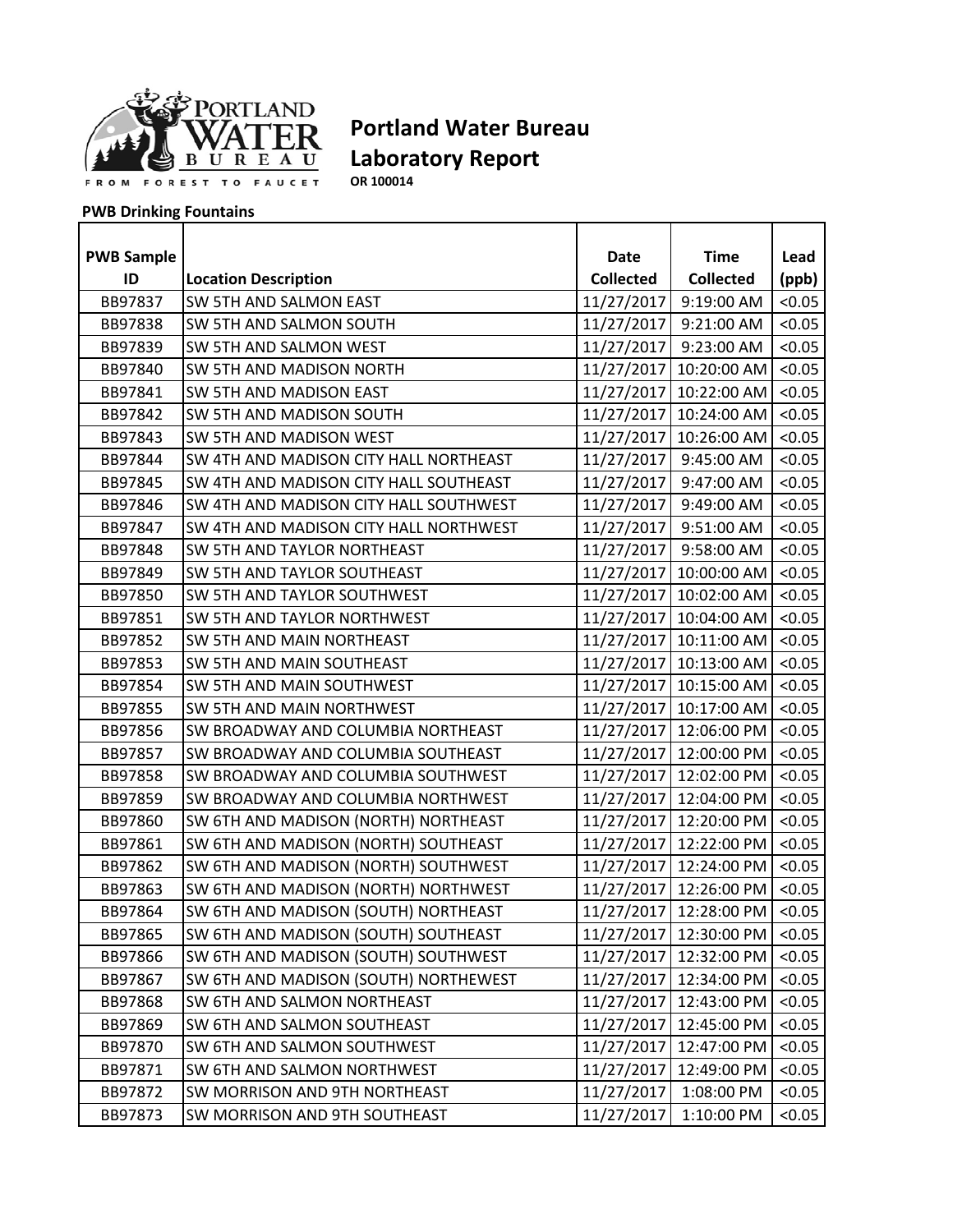

**OR 100014**

| <b>PWB Sample</b> |                                  | <b>Date</b>      | <b>Time</b>                  | Lead   |
|-------------------|----------------------------------|------------------|------------------------------|--------|
| ID                | <b>Location Description</b>      | <b>Collected</b> | <b>Collected</b>             | (ppb)  |
| BB97874           | SW MORRISON AND 9TH SOUTHWEST    | 11/27/2017       | 1:12:00 PM                   | < 0.05 |
| BB97875           | SW MORRISON AND 9TH NORTHWEST    | 11/27/2017       | 1:14:00 PM                   | < 0.05 |
| BB97876           | SW 10TH AND WASHINGTON NORTHEAST | 11/27/2017       | 1:22:00 PM                   | < 0.05 |
|                   |                                  |                  |                              |        |
| BB97877           | SW 10TH AND WASHINGTON SOUTHEAST |                  | 11/27/2017 1:24:00 PM        | < 0.05 |
| BB97878           | SW 10TH AND WASHINGTON SOUTHWEST |                  | 11/27/2017 1:26:00 PM        | < 0.05 |
| BB97879           | SW 10TH AND WASHINGTON NORTHWEST |                  | 11/27/2017 1:28:00 PM        | < 0.05 |
| BB97880           | <b>SW TAYLOR AND 12TH</b>        | 11/27/2017       | 1:41:00 PM                   | 0.072  |
| BB97881           | SW YAMHILL AND 12TH              |                  | 11/27/2017 1:43:00 PM        | < 0.05 |
| BB97882           | SW MORRISON AND 12TH             |                  | 11/27/2017 1:47:00 PM        | < 0.05 |
| BB97977           | NW 6TH AND HOYT NORTHEAST        |                  | 11/28/2017 11:06:00 AM       | < 0.05 |
| BB97978           | <b>NW 6TH AND HOYT SOUTHEAST</b> |                  | 11/28/2017 11:08:00 AM <0.05 |        |
| BB97979           | NW 6TH AND HOYT SOUTHWEST        |                  | 11/28/2017 11:10:00 AM       | < 0.05 |
| BB97980           | NW 6TH AND HOYT NORTHWEST        |                  | 11/28/2017 11:12:00 AM       | < 0.05 |
| BB97981           | NW 6TH AND IRVING NORTH          |                  | 11/28/2017 11:15:00 AM       | < 0.05 |
| BB97982           | NW 6TH AND IRVING EAST           |                  | 11/28/2017 11:17:00 AM       | < 0.05 |
| BB97983           | NW 6TH AND IRVING SOUTH          |                  | 11/28/2017 11:19:00 AM       | < 0.05 |
| BB97984           | NW 6TH AND IRVING WEST           |                  | 11/28/2017 11:21:00 AM       | < 0.05 |
| BB97985           | NW BROADWAY AND GLISAN NORTHEAST |                  | 11/28/2017 11:44:00 AM <0.05 |        |
| BB97986           | NW BROADWAY AND GLISAN SOUTHWEST |                  | 11/28/2017 11:46:00 AM       | < 0.05 |
| BB97987           | NW BROADWAY AND GLISAN NORTHWEST |                  | 11/28/2017 11:48:00 AM <0.05 |        |
| BB97988           | NW 5TH AND FLANDERS NORTHEAST    |                  | 11/28/2017   11:28:00 AM     | < 0.05 |
| BB97989           | NW 5TH AND FLANDERS SOUTHEAST    |                  | 11/28/2017 11:30:00 AM       | < 0.05 |
| BB97990           | NW 5TH AND FLANDERS SOUTHWEST    |                  | 11/28/2017 11:32:00 AM       | < 0.05 |
| BB97991           | NW 5TH AND FLANDERS NORHTWEST    |                  | 11/28/2017 11:34:00 AM       | < 0.05 |
| BB97992           | SW 3RD AND BURNSIDE NORTH        |                  | 11/28/2017 12:26:00 PM       | 0.11   |
| BB97993           | SW 3RD AND BURNSIDE EAST         |                  | 11/28/2017 12:28:00 PM       | 0.11   |
| BB97994           | SW 3RD AND BURNSIDE SOUTH        |                  | 11/28/2017 12:30:00 PM       | 0.11   |
| BB97995           | SW 3RD AND BURNSIDE WEST         |                  | 11/28/2017 12:32:00 PM       | 0.1    |
| BB97996           | SW 1ST AND BURNSIDE (WEST) NORTH | 11/28/2017       | 2:11:00 PM                   | 0.13   |
| BB97997           | SW 1ST AND BURNSIDE (WEST) EAST  | 11/28/2017       | 2:13:00 PM                   | 0.13   |
| BB97998           | SW 1ST AND BURNSIDE (WEST) WEST  | 11/28/2017       | 2:15:00 PM                   | 0.13   |
| BB97999           | NW 2ND AND DAVIS NORTH           | 11/28/2017       | 12:01:00 PM                  | 0.16   |
| BB98000           | NW 2ND AND DAVIS EAST            | 11/28/2017       | 12:03:00 PM                  | 0.16   |
| BB98001           | NW 2ND AND DAVIS SOUTH           | 11/28/2017       | 12:05:00 PM                  | 0.16   |
| BB98002           | NW 2ND AND DAVIS WEST            | 11/28/2017       | 12:07:00 PM                  | 0.17   |
| BB98003           | NW 5TH AND DAVIS NORTH           | 11/28/2017       | 2:43:00 PM                   | < 0.05 |
| BB98004           | NW 5TH AND DAVIS EAST            | 11/28/2017       | 2:45:00 PM                   | < 0.05 |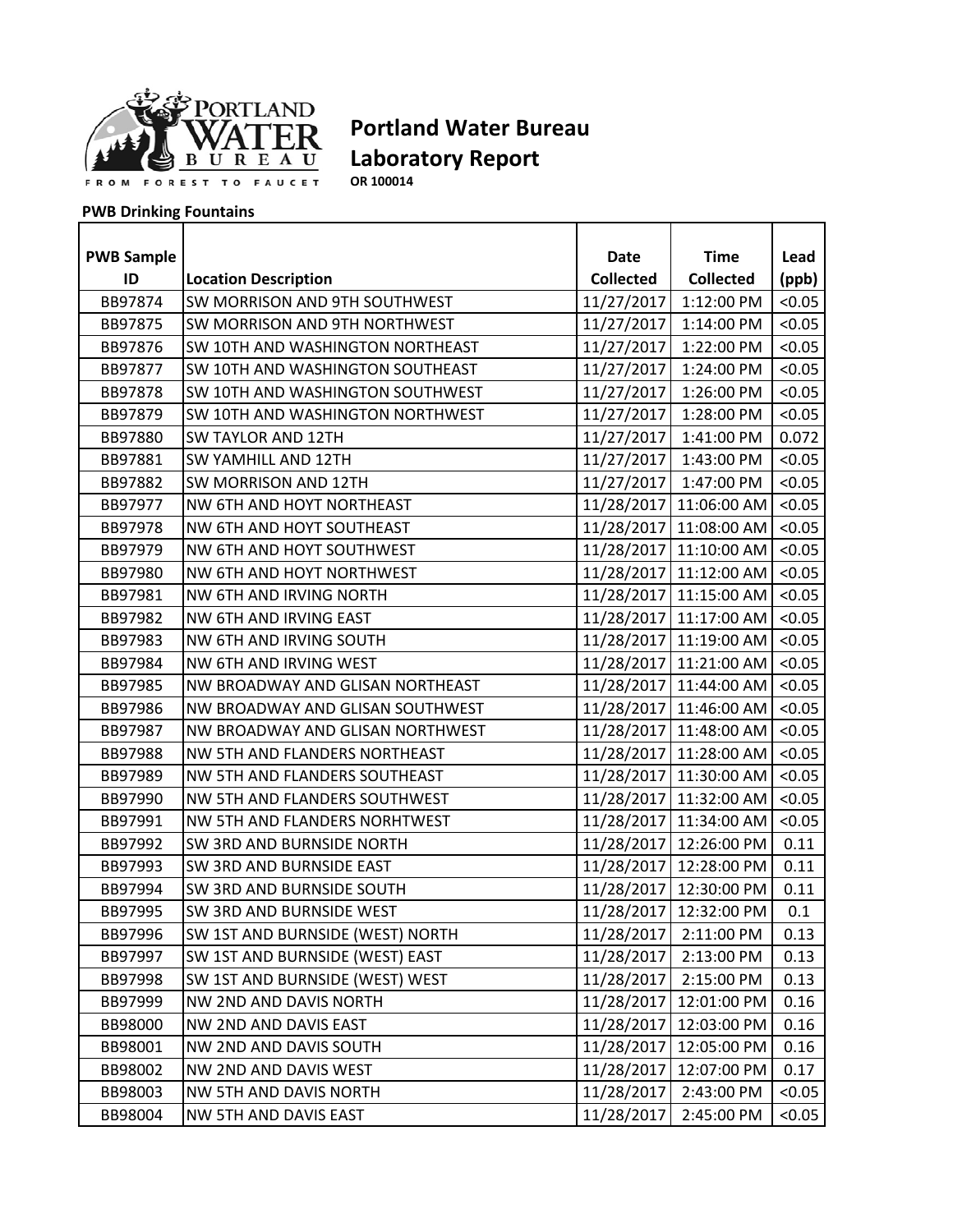

**OR 100014**

| <b>PWB Sample</b> |                                  | Date             | <b>Time</b>                  | Lead   |
|-------------------|----------------------------------|------------------|------------------------------|--------|
| ID                | <b>Location Description</b>      | <b>Collected</b> | <b>Collected</b>             | (ppb)  |
| BB98005           | NW 5TH AND DAVIS SOUTH           | 11/28/2017       | 2:47:00 PM                   | 0.051  |
| BB98006           | NW 5TH AND DAVIS WEST            | 11/28/2017       | 2:49:00 PM                   | < 0.05 |
| BB98007           | NW 6TH AND DAVIS NORTH           | 11/28/2017       | 3:01:00 PM                   | 0.052  |
| BB98008           | NW 6TH AND DAVIS EAST            |                  | 11/28/2017 3:03:00 PM        | < 0.05 |
| BB98009           | NW 6TH AND DAVIS SOUTH           |                  | 11/28/2017 3:05:00 PM        | < 0.05 |
| BB98010           | NW 6TH AND DAVIS WEST            |                  | 11/28/2017 3:07:00 PM        | < 0.05 |
| BB98011           | <b>NW 6TH AND BURNSIDE</b>       |                  | 11/28/2017 3:14:00 PM        | < 0.05 |
| BB98012           | NW 107TH AND ST HELENS RD        |                  | 11/29/2017 11:43:00 AM       | 0.17   |
| BB98013           | NW THURMAN AND NW 31ST           |                  | 11/29/2017 12:02:00 PM       | 0.08   |
| BB98179           | <b>SW 1ST AND STARK</b>          |                  | 11/30/2017 10:50:00 AM       | 0.2    |
| BB98180           | SW NAITO AND OAK                 |                  | 11/30/2017 10:57:00 AM       | 0.2    |
| BB98181           | SW 1ST AND OAK                   |                  | 11/30/2017 11:00:00 AM       | 0.19   |
| BB98182           | SW 3RD AND WASHINGTON NORTHEAST  |                  | 11/30/2017 11:15:00 AM       | < 0.05 |
| BB98183           | SW 3RD AND WASHINGTON SOUTHEAST  |                  | 11/30/2017 11:17:00 AM 0.053 |        |
| BB98184           | SW 3RD AND WASHINGTON SOUTHWEST  |                  | 11/30/2017 11:19:00 AM       | < 0.05 |
| BB98185           | SW 3RD AND WASHINGTON NORTHWEST  |                  | 11/30/2017 11:21:00 AM       | 0.052  |
| BB98186           | SW 3RD AND MORRISON NORTH        |                  | 11/30/2017 11:36:00 AM       | < 0.05 |
| BB98187           | SW 3RD AND MORRISON EAST         |                  | 11/30/2017 11:38:00 AM       | 0.05   |
| BB98188           | SW 3RD AND MORRISON SOUTH        |                  | 11/30/2017 11:40:00 AM       | < 0.05 |
| BB98189           | SW 3TH AND MORRISON WEST         |                  | 11/30/2017 11:42:00 AM       | 0.057  |
| BB98190           | SW 5TH AND MORRISON NORTH        |                  | 11/30/2017 1:47:00 PM        | < 0.05 |
| BB98191           | SW 5TH AND MORRISON EAST         | 11/30/2017       | 1:49:00 PM                   | < 0.05 |
| BB98192           | SW 5TH AND MORRISON SOUTH        |                  | 11/30/2017 1:51:00 PM        | < 0.05 |
| BB98193           | SW 5TH AND MORRISON WEST         |                  | 11/30/2017 1:53:00 PM        | < 0.05 |
| BB98194           | <b>SW 6TH AND MORRISON NORTH</b> |                  | 11/30/2017 1:41:00 PM        | < 0.05 |
| BB98195           | SW 6TH AND MORRISON EAST         | 11/30/2017       | 1:43:00 PM                   | < 0.05 |
| BB98196           | SW 6TH AND MORRISON SOUTH        | 11/30/2017       | 1:45:00 PM                   | < 0.05 |
| BB98197           | SW 6TH AND MORRISON WEST         | 11/30/2017       | 1:47:00 PM                   | < 0.05 |
| BB98198           | SW 5TH AND ALDER NORTHEAST       | 11/30/2017       | 2:14:00 PM                   | 0.072  |
| BB98199           | SW 5TH AND ALDER SOUTHEAST       | 11/30/2017       | 2:16:00 PM                   | 0.071  |
| BB98200           | SW 5TH AND ALDER SOUTHWEST       | 11/30/2017       | 2:18:00 PM                   | 0.071  |
| BB98201           | SW 5TH AND ALDER NORTHWEST       | 11/30/2017       | 2:20:00 PM                   | 0.085  |
| BB98202           | SW 4TH AND STARK NORTHEAST       | 12/1/2017        | 9:48:00 AM                   | 0.11   |
| BB98203           | SW 4TH AND STARK SOUTHEAST       | 12/1/2017        | 9:50:00 AM                   | 0.11   |
| BB98204           | SW 4TH AND STARK SOUTHWEST       | 12/1/2017        | 9:52:00 AM                   | 0.11   |
| BB98205           | SW 4TH AND STARK NORTHWEST       | 12/1/2017        | 9:54:00 AM                   | 0.11   |
| BB98206           | SW 5TH AND PINE NORTHEAST        | 12/1/2017        | 10:06:00 AM                  | < 0.05 |